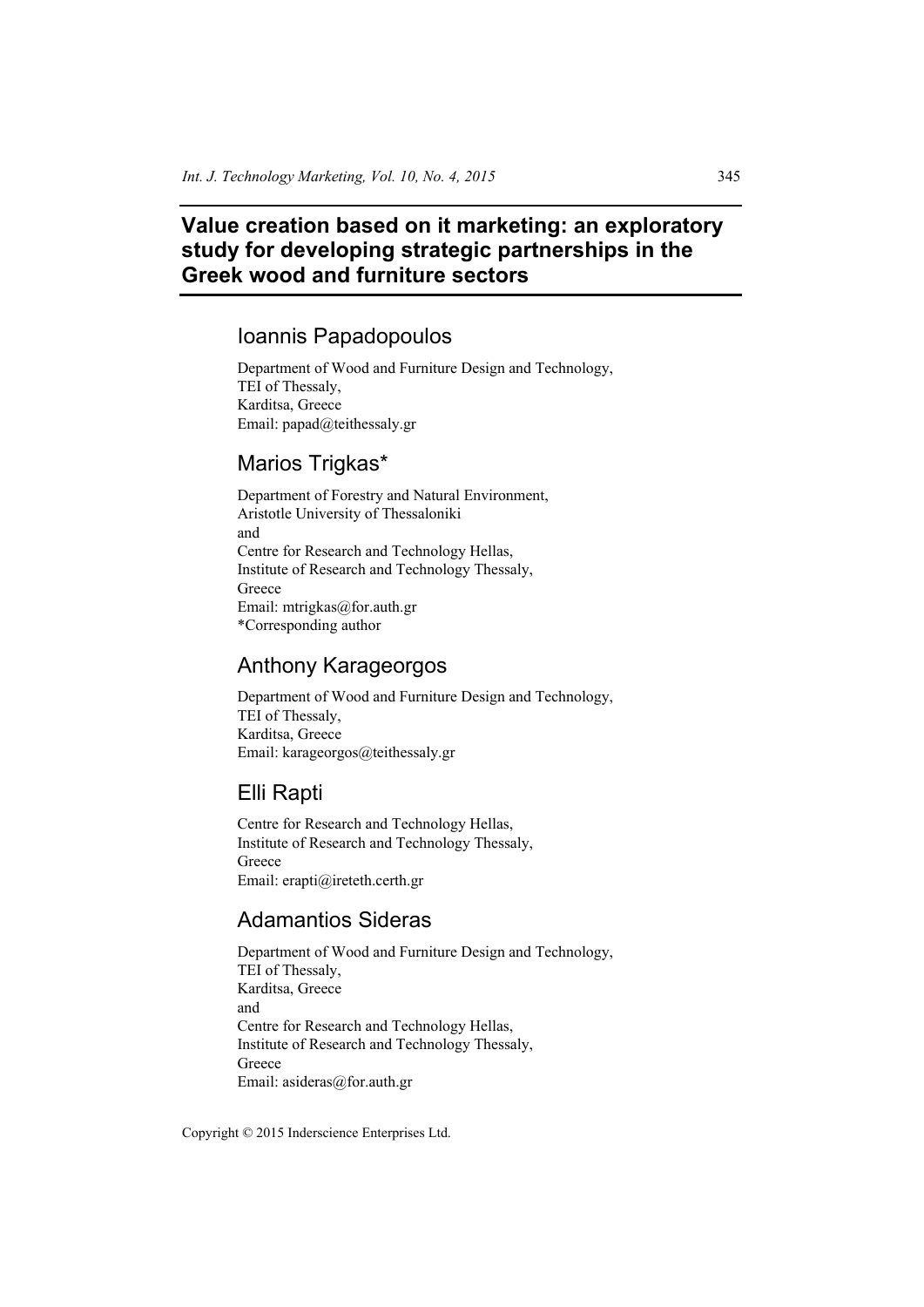**Abstract:** The present research reflects opinions concerning consumers' views to the development of IT supported business strategic partnerships in the Greek wood and furniture sectors. In the partnerships considered, participating enterprises aim to develop cross-firm cooperation related to procurement of materials and intermediate products, as well as outsourcing of manufacturing tasks. Research results have shown that the potentiality of developing IT-supported buyer-supplier partnerships could constitute an innovative proposition which is quite applicable to the consumers of wood and furniture products, particularly when considering real time purchases. The results obtained from a pilot implementation indicate that Greek wood and furniture enterprises have not yet managed to sufficiently develop trustworthy relationships among them. Furthermore, it is indicated that the endorsement of IT in business marketing strategies could act as a catalyst for developing trust relationships among stakeholders and provide them with the capability to develop an easy to use, cost effective marketing tool, focusing on individual consumer needs.

**Keywords:** value creation; firms' partnership; wood furniture enterprises; information technology marketing; e-furniture; innovation; Greek.

**Reference** to this paper should be made as follows: Papadopoulos, I., Trigkas, M., Karageorgos, A., Rapti, E. and Sideras, A. (2015) 'Value creation based on it marketing: an exploratory study for developing strategic partnerships in the Greek wood and furniture sectors', *Int. J. Technology Marketing*, Vol. 10, No. 4, pp.345–361.

**Biographical notes:** Ioannis Papadopoulos is a Professor at the Department of Wood and Furniture Design and Technology – TEI of Thessaly. His scientific field is marketing and economics of wood and furniture enterprises. He has participated as a scientific coordinator or as a main researcher in more than 30 research projects and he has published more than 130 papers and articles at national and international scientific conferences and journals. His research activity covers market studies, economic analysis, prediction models, marketing research, consumer behaviour, applied innovation, entrepreneurial culture etc., while he has for several years courses of innovation and entrepreneurship, business management, business economics and marketing.

Marios Trigkas is a Lecturer at the Department of Forestry and Natural Environment of the Aristotle University of Thessaloniki, at the Laboratory of Forest Economics. Furthermore he is a research collaborator of the National Center for Research and Technology Development since 2006. From 2006 onwards he is also an external collaborator of the Technological Educational Institute of Thessaly regarding innovation and entrepreneurship. His research interests are innovation, economics of innovation, entrepreneurship, environmental and forestry economics, business strategy etc. He has participated in more than 25 national and European research projects as a main researcher and he has over 45 publications in scientific journals and international and national conferences. He is a member in a variety of research, scientific and professional organisations.

Anthony Karageorgos holds a BSc in Applied Mathematics, an MSc in Computer Science and a PhD in Agent-based Software Engineering. He has participated in numerous research projects in Greece and UK, which resulted in patents and several international journal and conference publications. Furthermore, he has taught undergraduate and postgraduate courses in the areas of information systems and software engineering, and since 2014, he is with the Department of Wood and Furniture Design and Technology, TEI of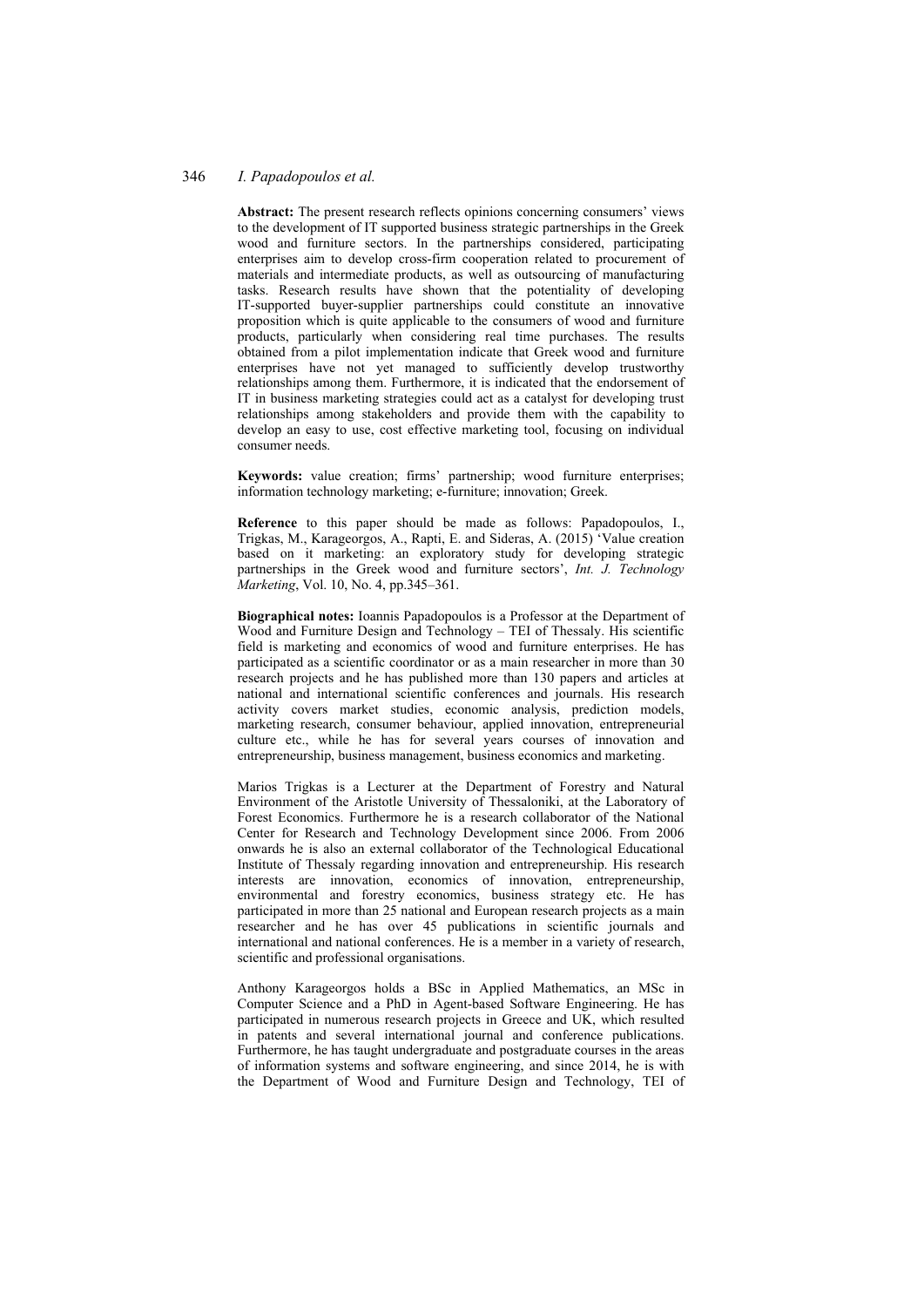Thessaly, Greece, holding an Assistant Professor position on the subject of Applied Informatics. He is an Associate Editor of an international journal (*ACM Transactions on Autonomous Adaptive Systems*). His current research interests include intelligent software, self-organising and service-oriented systems, multi-agent applications, and simulation modelling. He is a member of ΙΕΕΕ Computer Society and ACM.

Elli Rapti is a PhD candidate at the Department of Electrical and Computer Engineering, University of Thessaly, Greece. She received her Diploma degree in Electrical and Computer Engineering from the Democritus University of Thrace, Xanthi, Greece, in 2010, and her Master's in Science and Technology of Computers and Telecommunications from the University of Thessaly, Greece, in 2014. She is currently a Research Assistant at the Institute for Research and Technology, Thessaly, Greece (IRETETH/CERTH) specialising in the area of distributed intelligent systems.

Adamantios Sideras received his PhD degree from the Aristotelian University of Thessaloniki (Faculty of Forestry and Natural Environment, Laboratory of Wood Products Technology). At present, he is an external collaborator of the Technological Educational Institute of Thessaly in the fields of wood technology, furniture production technology and wood mechanical processing. His research interests are innovative wood products technology, wood gluing, wood drying, wood machinery, wood pellets, eco furniture, etc.

This paper is a revised and expanded version of a paper entitled 'Consumers' research for an innovative business networking model in Greek wood & furniture sectors' presented at The 7th Annual EuroMed Academy of Business Conference, Kristiansand, Norway, 18–19 September 2014.

#### **1 Introduction**

Traditionally, competition of enterprises was relatively static, with basic production factors being responsible for the success or failure of a firm. This status has radically changed nowadays and modern competition is unpredictable and extremely dynamic. Furthermore industrial and entrepreneurial competitive advantages are changing rapidly because of the development of new innovative technology, shortness of product life cycle and the introduction of new global competitors in the furniture sector, such as China, Russia and India. It constitutes a reality that Greek furniture enterprises face an unprecedented uncertainty and significant problems during the last period, not only as a result of the Greek and European economic downturn and recession, but also because of specific problems and stiffness of the furniture sector in Greece (Papadopoulos et al., 2012, 2009). Thus, strategic differentiation through the adoption of new business models based on innovation and extroversion is more than ever of great importance for the Greek wood and furniture enterprises. In that way they will be able to become more competitive and secure their viability by building new capabilities for value creation.

The present study deals with the implementation of industrial research, aiming for the introduction of the related technology and experimental development of an original, intelligent agent-based, information technology (hereinafter IT) system for supporting 'smart' networking of manufacturing and trading furniture and wooden products enterprises. Thus, the study of the basic attributes, functions and constituent services that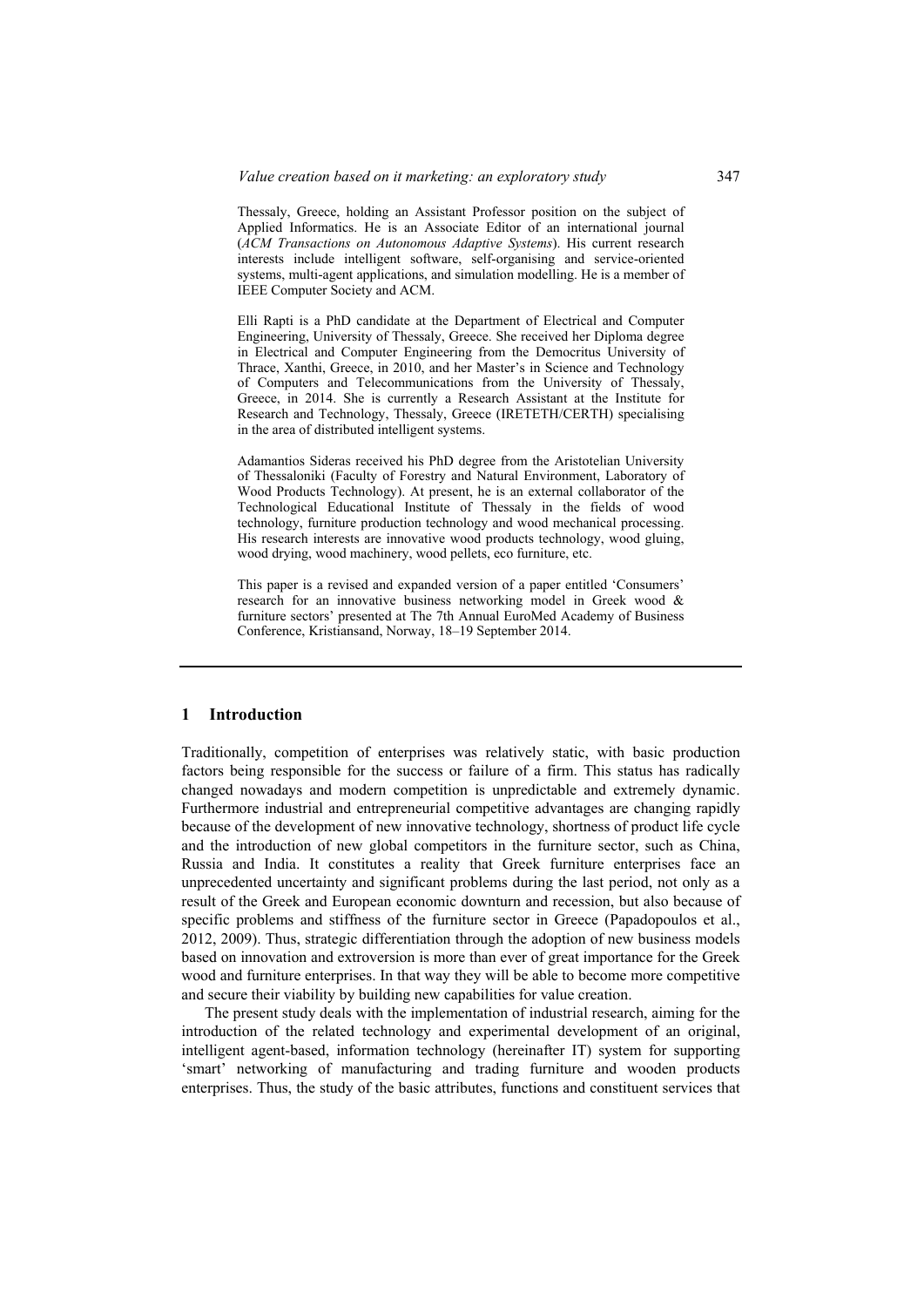the developing business dynamic network could integrate in order to provide direct, high standard, overall customer service is of great importance. The resulting service is on the one hand tailored to individual customer needs and preferences, and on the other focuses on a quick selling procedure for the network partners taking into accounts their business rules and goals. The participating enterprises aim for cross-firm cooperation related to the procurement of materials and intermediate products and task outsourcing, based on the adoption of new marketing methods empowered by IT technologies. In addition, such cooperation, as the one developed in the pilot implementation, is the first strategic buyer-supplier partnership to take place in the Greek wood and furniture sectors. The use of the developed IT system is expected to lead to a reduction of procurement and offering service costs, facilitation of task outsourcing for the cooperating firms and integration of product and service gamut, resulting in customer satisfaction and firm competitiveness based on the creation of new dynamic value delivery capabilities for firms.

#### *1.1 Goal and scope definition*

The present research aims to constitute a useful guide for furniture enterprises, since it is based on a pilot implementation of a buyer-supplier strategic partnership model, which is supported by IT infrastructure, and is introduced for the first time in Greece. The present market study reflects opinions concerning consumer correspondence to the development of such partnerships using sophisticated technology, which enables enterprise collaboration in real time according to customer preferences and needs for furniture products, while at the same time satisfying the firms' needs in materials and taking into account its business rules and goals. The expected outcome of the work described in this paper aims to surface the opinions of the target group and potential stakeholders with respect to design, development and operation of a dynamic buyer-supplier partnership, with the aim to identify the necessary features of marketing strategies that the participant firms will have to develop to gain a competitive advantage through differentiation and value creation.

#### **2 Literature review**

#### *2.1 Strategic differentiation and value creation*

During the last few years there is a significant amount of research highlighting the contribution of entrepreneurial strategy to business performance (Demeter, 2003). This tendency includes research that brings forward the relation between business performance, manufacturing, and other technology used (Beaumont and Schroeder, 1997; Das and Narasimhan, 2001), as well as quality management techniques (in relation to business personnel and to enterprise products/elements) (Dow et al., 1999) and the sum of the entrepreneurial strategy (Robb and Xie, 2005; Li, 2000). According to Teece et al. (1997) strategic differentiation of a business lies on adopting dynamic capabilities which ultimately contribute to a sustainable competitive advantage and superior performance. Therefore, dynamic capabilities deliver superior customer value in a more cost-effective way which is difficult to be matched by rival firms and facilitate adaptation to changes in the business environment providing the competitive advantage to a firm (Boynton and Victor, 1991; Day and Wensley, 1988; Day, 1994). On the contrary, marketing research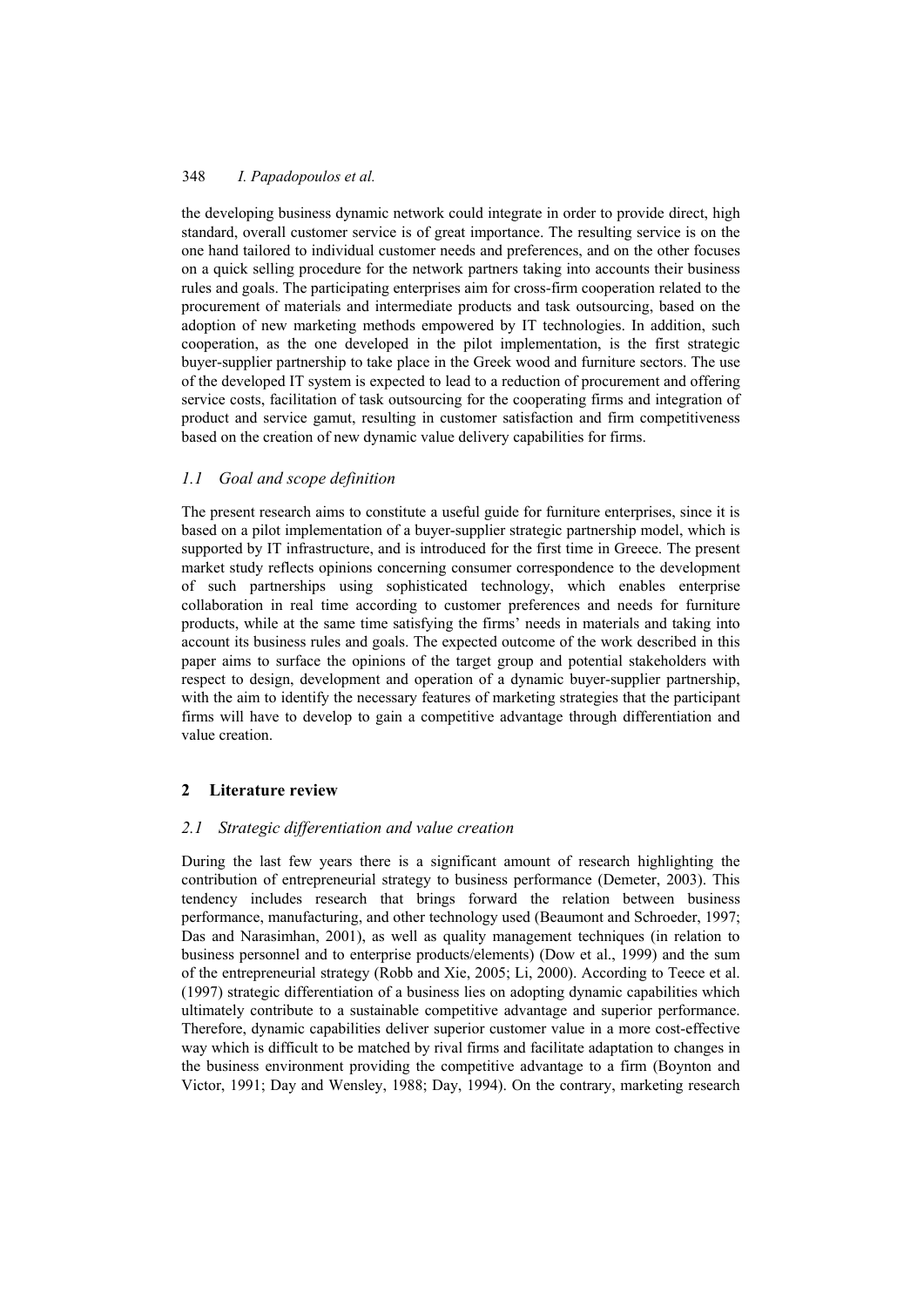and its applications highlights the central role of the products and services value for the consumer or the overall consumer assessment of product usability or value in purchasing decisions (Gao et al., 2012; Woodruff, 1997; Anderson, 1995). The capability of providing products with high added value for the consumers is considered as a fundamental aspect for enhancing competitiveness (Lindgreen and Fynstra, 2005; Sweeney and Soutar, 2001). Furthermore, modern consumers are more than ever oriented towards the direction of product value, and an optimised quality/price ratio. Finally, they tend to be better informed and demanding (Peter and Olson, 2002; Blackwell et al., 2001).

Under this context, enterprises are almost obligated to adjust their products, processes and the way they approach their customers, following a model through which they could provide the highest possible value focused on knowledge, innovation, strategic differentiation and the understanding of consumer needs. Consumer behaviour could constitute a tool for creating and developing successful marketing strategies with multiple benefits for the enterprises (Schiffman and Kanuk, 2000; Assael, 1998). For instance, better understanding of customer needs presupposes a plainly more rational use of business sources. Value creation for both enterprises and consumers constitutes the core of every successful business model (Zott and Amit, 2010; Morris et al., 2005; Melville et al., 2004; Chesbrough and Rosenbloom, 2002). Furthermore, it can constitute one of the most fundamental aspects of success of a product, service or technology in the market. In traditional business models the proposed value towards consumers is mainly based on concepts such as quality, design, functionality, low price and cost. Furthermore, traditional business models aim at bringing forth ways for selling products/services to consumers (Osterwalder et al., 2010). New business models presuppose the creation of new values and consumer awareness such as introducing new tacit and explicit values (Tukker, 2004), stressing relevant customer needs, offering competitive advantages to enterprises, and creating new opportunities in the market based on inspirational innovations.

#### *2.2 IT in marketing and value creation*

It is commonly admitted that we are living the 'revolution' of IT and its applications to a huge number of social, educational, business, research and industrial activities. Marketing practice continually adapts to the increased demand for service and, as a result, the topics that are considered as important for study in academia are changing over the years (Rust and Espinoza, 2006). Applications of IT and marketing, commonly referred to as e-marketing, encompass a broad set of interaction technologies that are frequently used in business-to-business (B2B) and business-to-consumer (B2C) markets (Trainor et al., 2011), giving the opportunity to support stakeholders in real time interactions. Regarding business marketing, there is an open challenge concerning getting more from marketing resources while simultaneously meeting greater expectations for establishing durable relationships with customers (Trainor et al., 2011). Recent studies suggest that organisations can improve customer acquisition and retention by integrating IT into their marketing practices to foster rich interactions with their customers (Brodie et al., 2007; Coviello et al., 2001).

Focusing on the role of IT in contemporary marketing, we can argue that we have entered a new era and that mainstream marketing concentrates on the way that technology changes the implementation of strategies and tactics in practice and increases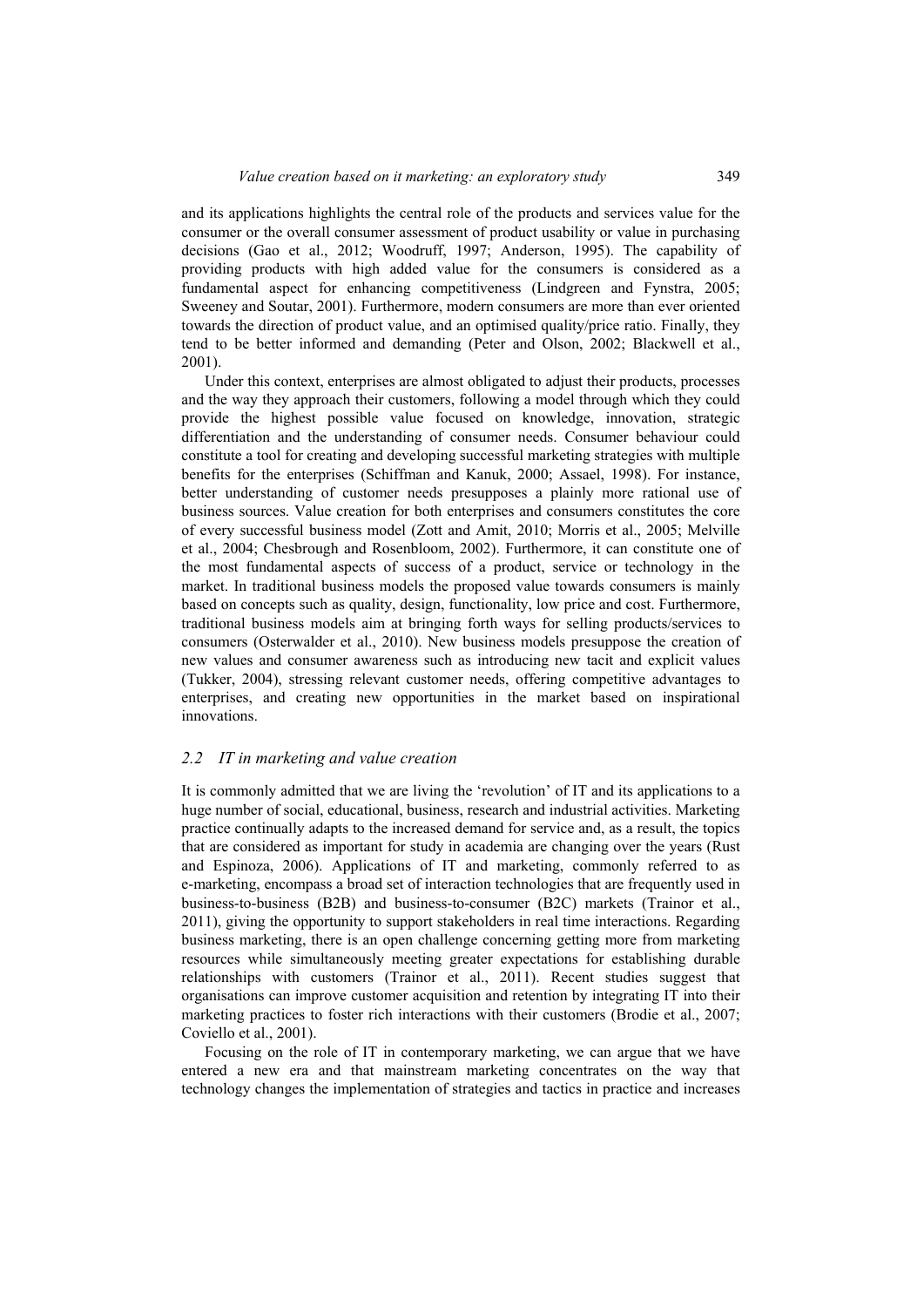the enterprise ability to gather information about customers, allowing interactive communication and supporting the development of relationships (Rust and Espinoza, 2006). Modern firms need to generate market intelligence about current and future customer needs and integrate it into their business model to ensure timely response to market change while achieving customer value creation and performance improvement. Today, in many industries IT enables businesses to differentiate themselves from their competitors (Hamidi and Safabakhsh, 2011). Managing marketing information by means of IT has become one of the most vital elements of effective marketing, improving internal efficiencies of the firm. Information systems allow dynamic marketing communication between personnel in corporate planning, accounting, advertising and sales promotion, product management, channels of distribution and direct sales (Hamidi and Safabakhsh, 2011).

Making our approach more focused towards a strategic customer-supplier relationship, we emphasise that the role and position of IT within such a strategic relationship. According to Makkonen and Mervi (2014), IT is located in the structural layer of the relationship between strategic buyers and suppliers, forming a strong element around which management activities are implemented. IT such as collaborative portals, platforms, and supply chain management systems provides opportunities for enhanced collaboration (Sambamurthy et al., 2003; Schubert and Legner, 2011), and IT has been characterised, as 'the nerve system for supply chain management' (Gunasakaran and Ngai, 2004). Trust, habit, cost saving, ease of use, performance and expended effort, motivation and social factors are the key determinants of purchasing on line through these networks (Escobar-Rodríguez and Carvajal-Trujillo, 2014).

#### *2.3 The need for strategic differentiation in the Greek wood and furniture sectors*

Greek furniture production and trading are facing a continuous recession due to the economic crisis, resulting in a significant number of enterprises enduring at stagnation stage for a long period or even have had to stop their operation (Papadopoulos et al., 2012, 2009). Further to these negative indexes for the furniture sector, a number of inhibitory factors contribute towards this situation such as, high labour costs, the lack of raw materials and of specialised personnel, the small size of the Greek enterprises, the irrational organisation of firms, the lack of new production technologies and the deficient infrastructures in the sector (Papadopoulos, 2006).

Nevertheless, according to a recent study in Greece (Trigkas et al., 2012) the majority of the innovating wood and furniture enterprises are adopting existing production and distribution processes moving towards marginal improvements. Thus, we could argue that there is a growing need for development of innovative promotion and distribution methods for the Greek wood and furniture industries. On the contrary, according to the same research, it is revealed that Greek wood and furniture enterprises have not yet been able to develop mutual trust-based relations in order to effectively move towards the exchange of knowhow and best practices. As a consequence, the improvement of cooperation between the sector's enterprises is deemed of high importance since the enhancement of cross firm bounds and of cooperative activities, along with constant investments in modern technology and the exchange of best entrepreneurial practices, could enhance the sector's competitiveness (Trigkas et al., 2012), without this strategic choice to be in confrontation with the independent entrepreneurial activity of firms.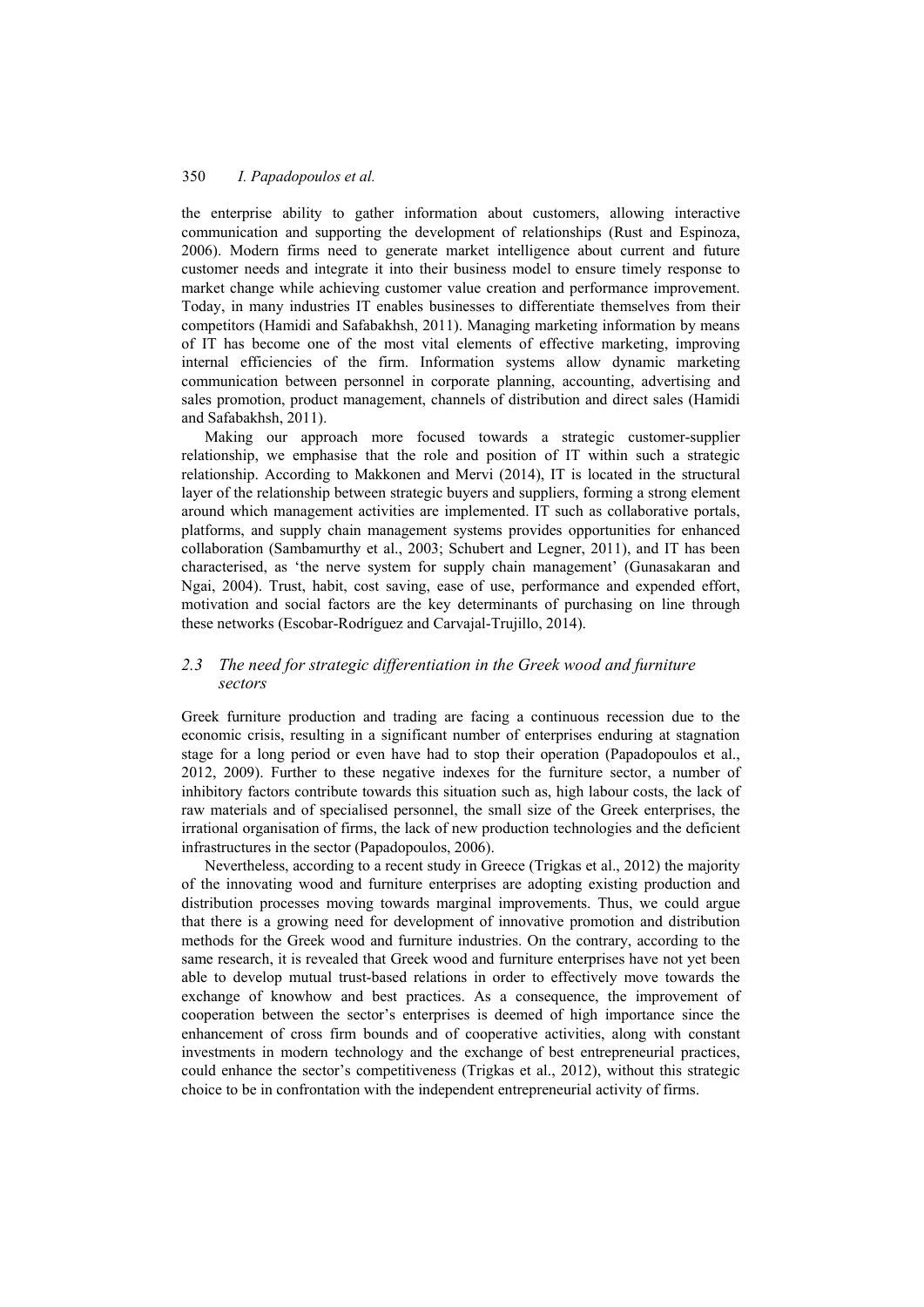Papadopoulos et al. (2012) have also revealed through their study that the larger Greek furniture enterprises prefer to invest in processes that reduce the production costs in order to confront the existing competition. On the contrary, SMEs select strategic differentiation and apply specific initiatives regarding their business model, since they could not become competitive with respect to production cost. Finally, despite the economic crisis and the dramatic consequences in family income in Greece, a recent study (Papadopoulos et al., 2014) has shown that Greek consumers are willing to pay extra for the added value that a furniture product may offer, based on technological and ecological innovations, in order to satisfy their specific needs. The same study concludes that "Greek furniture enterprises will have to focus to differentiation from the competition, innovating through the production and promotion of furniture products of high added value, a fact that could ensure a significant fraction of the internal market and boost extroversion".

### **3 Research methodology**

The present study uses evidence from a sample of Greek firms belonging to the furniture industry. The primary data collection followed the methodology of gathering, processing and editing according to the basic principles of marketing research (Gordon and Langmaid, 1988; Tull and Hawkins, 1990; Doyle, 1998; Aaker et al., 2004; Siomkos and Mavros, 2008). The method allows for a relatively big potential measurement error (Zafeiropoulos, 2013). Therefore, for a max error of estimate 10% at a significance level of 95%, which is rather acceptable for this kind of study due to the limited sources devoted, the sample covered a  $n = 1/e2$  of the questionnaires i.e., 100 (Zafeiropoulos, 2013) presenting a response rate of approximately 85%.

Questionnaires were specially constructed for the purpose of the study with short and precise questions. The questionnaire included 13 questions on issues such as cooperation and trust magnitude of consumers towards wood and furniture enterprises, their general attitude regarding the development and implementation of such a business network, product's characteristics, services, benefits and services, as structural elements of the network's operation according to their needs and preferences in real time. Finally, the last group of questions had to do with the participants' profile in order to detect the specific characteristics of the potential users of 'smart networks' in wood and furniture products.

The questionnaire was designed to be placed on a currently similar ongoing project website. It was developed using LimeSurvey®, an open source survey application (LimeSurvey Project Team and Schmitz, 2012). In order to increase the response rate of consumers, e-mails were sent to a random sample of consumers stating the aim of this study, providing a hyperlink to the survey form. Before conducting the main survey, a pre-test and a pilot test were carried out to estimate the content validity of the questionnaire. The pre-test involved diligent discussions with representatives of the wood and furniture partner enterprises and selected scientific experts from the field, as well as an extended literature review. The pilot questionnaire was addressed to five representative consumers to reduce questions' possible ambiguity. The feedback gathered through the pilot study resulted in a much improved questionnaire (Dillman, 2000).

The online research took place between January 2013 and February 2014, using a random sampling of 250 consumers from all over Greece. The online survey yielded 66 usable responses corresponding to a 26.4% of the selected sample. Data were edited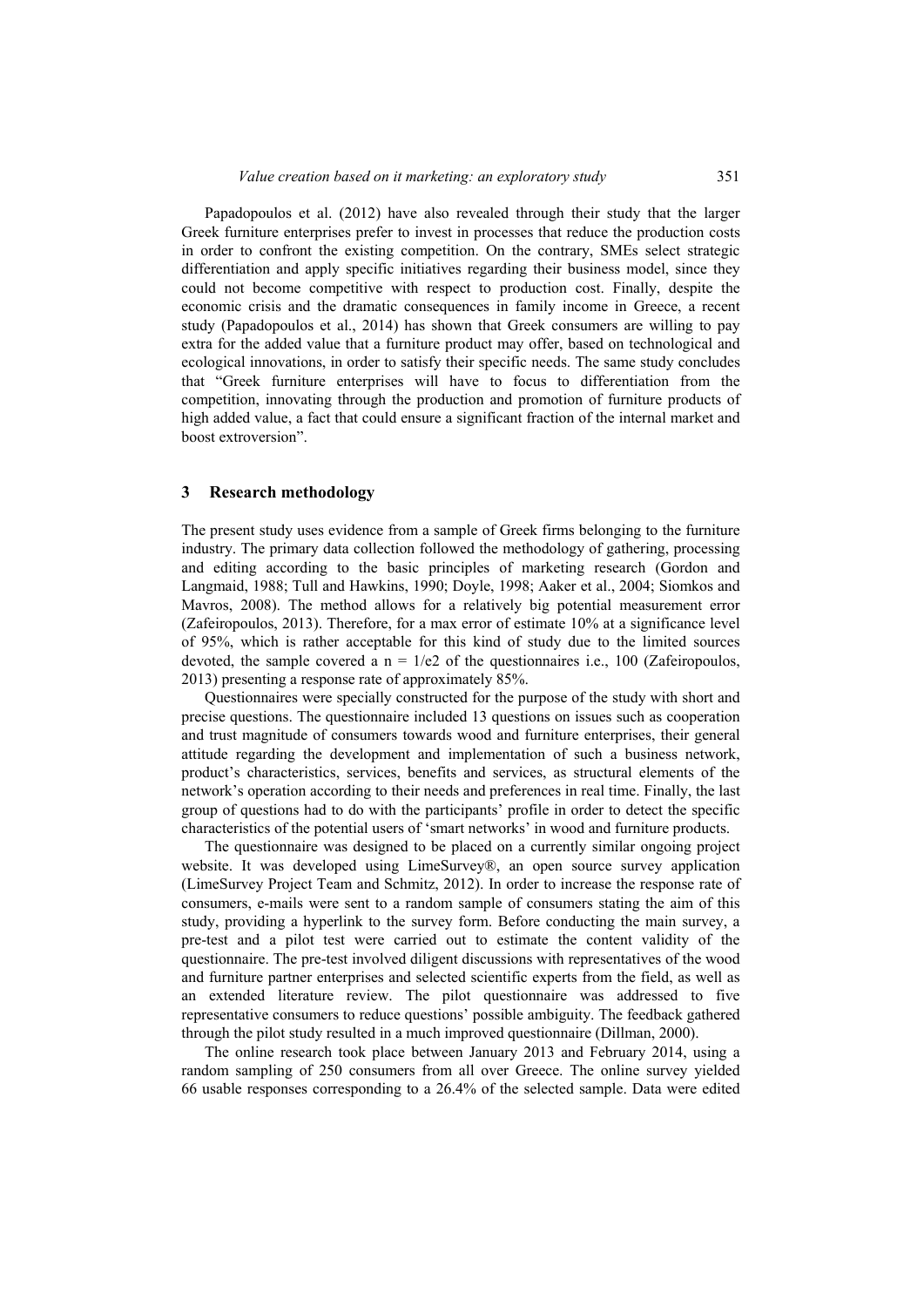and processed using SPSSWIN17.0 and all the related tests of *frequencies*, *descriptives*  and *cluster analysis* were made (Howitt and Cramer, 2003; Siomkos and Vasilikopoulou, 2005; Norusis, 2007), in order to identify groups of consumers based on profile specific characteristics and the integration range of the network's attributes – operations.

### **4 Results and discussion**

The results of the study are considered to be of great importance constituting a core element of the entire e-furniture research project, but also specifically aiming to improve consumer service by addressing customer needs and preferences, offering targeted and quick sales for the enterprises, thus resulting in a high added value service and a strong competitive advantage.

The majority of respondents (57.5%) were single between the ages of 21 and 30. 32.5% are privately employed freelancers and students (22.5% and 25% respectively). The average net monthly income for the majority of the respondents is below  $1.000 \in$ (45%), followed by a 30% of respondents with an income between  $1.000E$ –2,000 $E$ . In terms of education level, 67.5% has higher education, with 25% of respondents having completed post-graduate studies. Regarding type of residence, the majority (47%) live in a single residence under 100 square meters.

A chi-square criterion was used in order to form groups of customers willing to use an IT-based partnership for their purchase, according to demographics. The analysis has shown that there is a statistically significant relation between consumers' attitude regarding real time purchasing of furniture and wooden products from the network and:

- a their education level (Pearson  $X^2 = 23.585$ , for a significance level > 99.5% approx.  $sig = 0.005$
- b their age (Pearson  $X^2 = 24.210$ , for a significance level > 99.5% approx. sig = 0.004).

Furthermore, this attitude is independent in relation to their income and gender. These results verify the theory that only some social factors play a fundamental role in developing IT marketing strategies. Mainly younger consumers of higher education are oriented towards such a perspective (Figure 1), since 71.4% of university graduates have a very positive attitude and 38.9% of postgraduates have a positive towards the development of the partnership with the use of IT.

Regarding the question "what would be the initial impression of consumers in case a firm participated in a cooperative network giving them the opportunity to buy products remotely, automatically and real time", the majority of participants (42.6%) had a positive attitude while 37% would be very positive, as presented in Figure 2. These results are considered to be quite encouraging, since the potentiality of developing the proposed network for the dynamic collaboration of furniture and woodwork manufacturing enterprises, could constitute an innovative proposition which finds resonance to the consumers of wood and furniture products.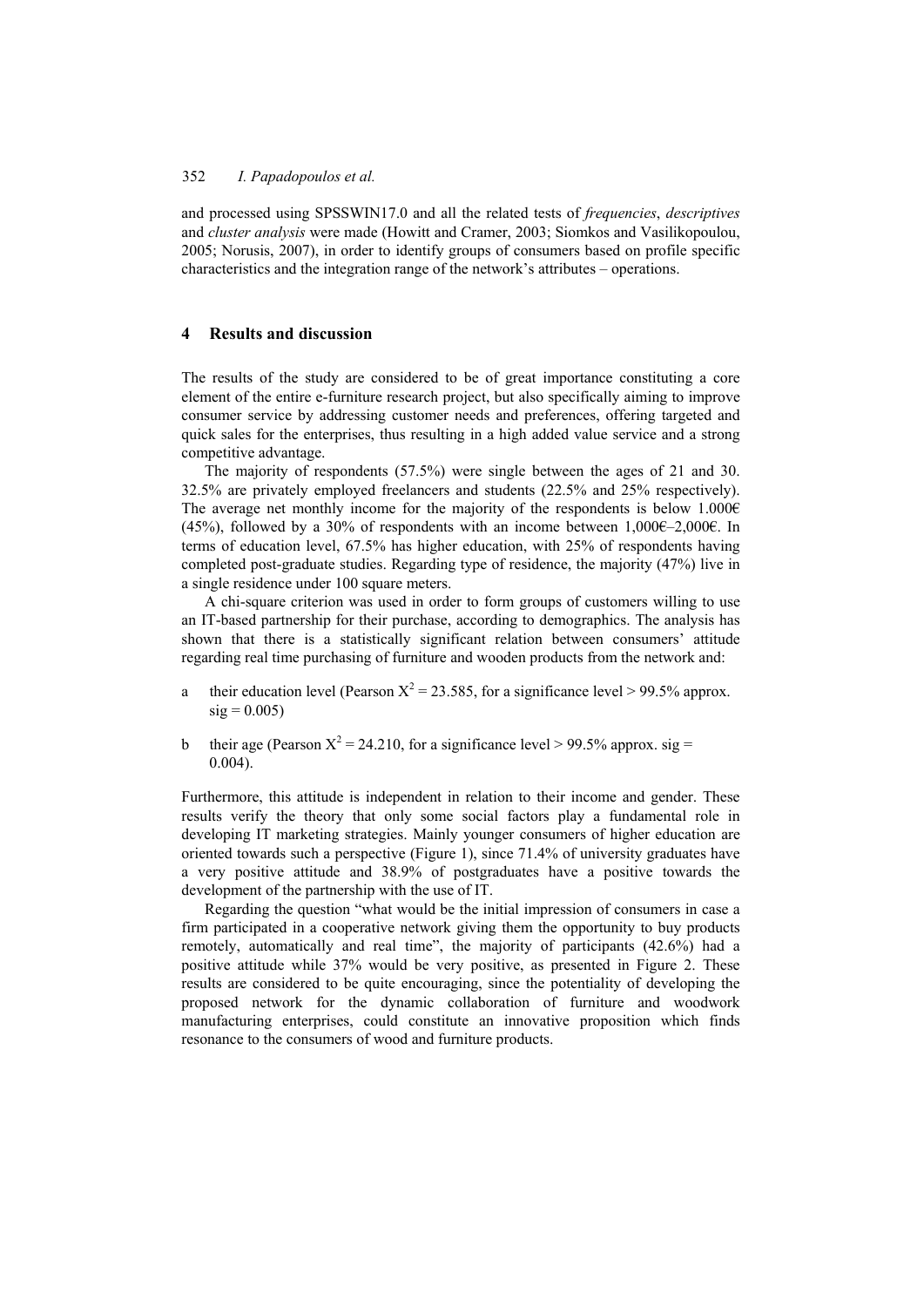



**Figure 2** Initial consumers' attitude towards networking enterprises for real time purchases (see online version for colours)





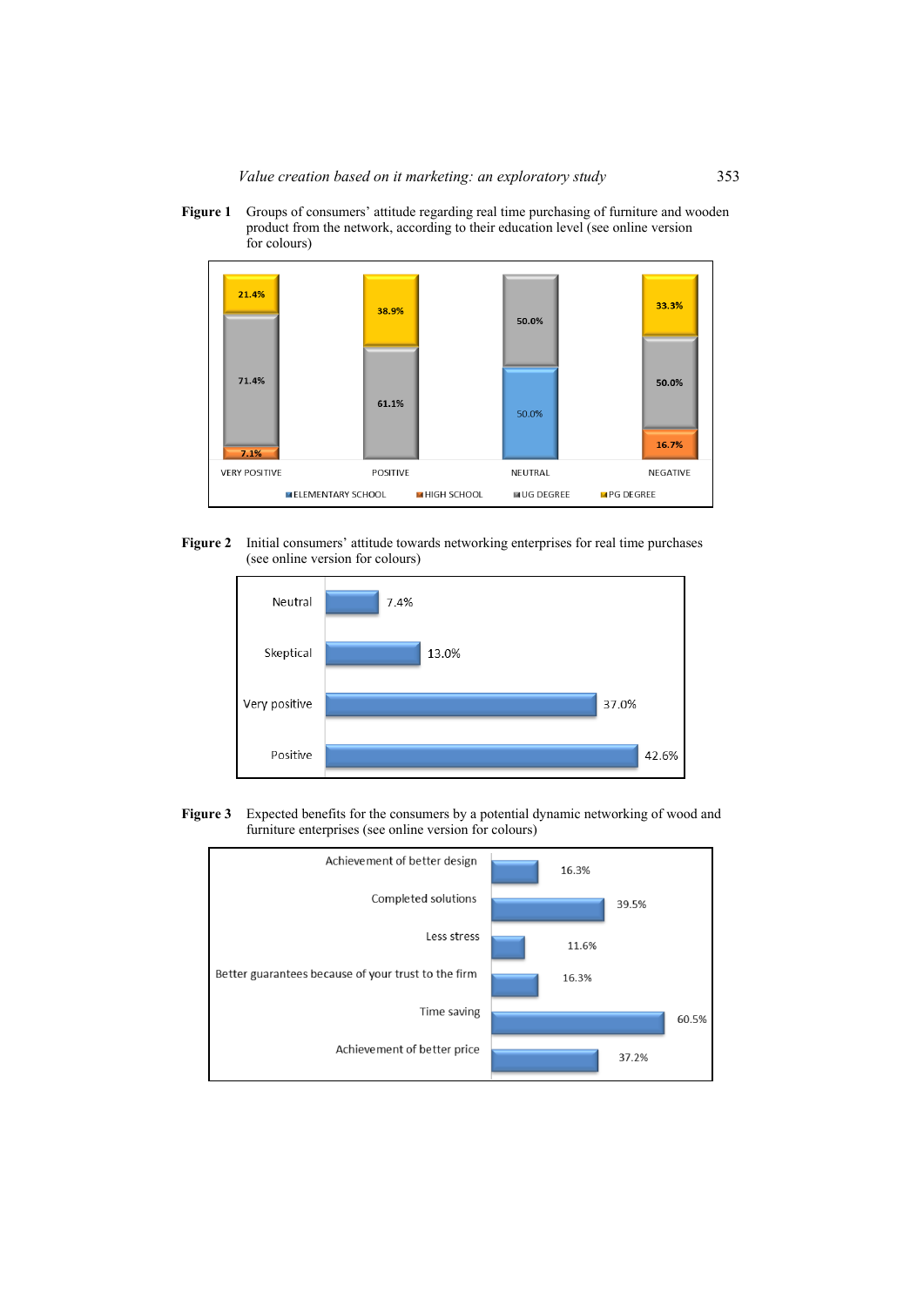Figure 3 shows consumers' expected benefits. 60.5% stated that they could save time, 39.5% would enjoy completed solutions according to their personal needs and preferences, 37.2% better prices, 16.3% better design and guarantees and 11.3% less stress during products' selection and purchase. The specific expected benefits could constitute a fundamental competitive advantage of the partnerships' enterprises. This fact is deemed to be of great importance in the wood and furniture sectors, especially during the present economic downturn in which they are facing a vertical decline to their financial and production figures. Their entrepreneurial activity will be boosted through the introduction of 'smart' affordable ways of presenting, promoting and selling complete solutions. These three competitive advantages constitute the basis of the competition mainly by multinational companies operating in Greece (Spanos et al., 2004; Porter, 1986). Furthermore, these specific results are confirming related research in the field which state that the core elements of developing such partnerships are added value delivery to consumers based on their existing and emerging needs.



**Figure 4** Trust towards the firm after a successful purchase (see online version for colours)

However, 13% of consumers show a hesitant attitude towards the possibility of developing such a network through which to make their purchases. 62% stated they need to make personal contact with several enterprises in order to judge the reliability and trust of such enterprises, and 25% stated that this method of selling will not offer them the best possible quality. The building of trust in a buyer-supplier partnership is of significant importance constituting a core element for the success of such a strategic alliance. 38.2% of Greek consumers stated that they will develop very high trust towards a firm after a successful purchase, and 41.8% stated high trust (Figure 4). Thus, it is of great importance for the participating enterprises in such a partnership to secure mutual trust with prospective consumers, providing them with high quality products and solutions. This effort should be supported by several supplementary strategies such as quality certifications, implementation of quality management systems, feedback processes, and after sales service, in order to eliminate any hesitation which may exist towards this kind of a cooperative business model. The endorsement of IT in firms' marketing strategies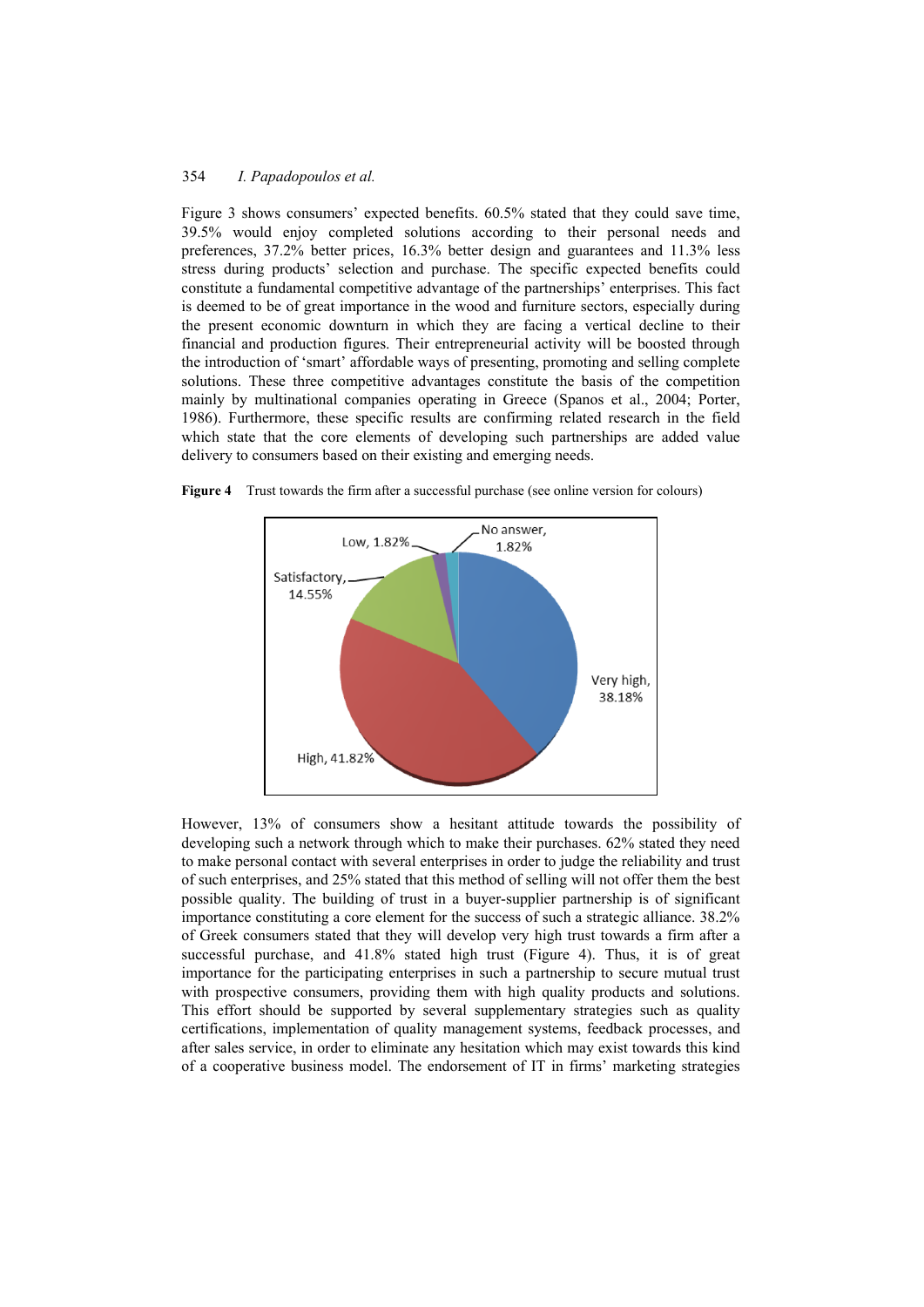could act as a catalyst for developing such relationships based on trust among the stakeholders, since it could secure transparent and safe transactions and foster rich interactions between buyers and suppliers of wood and furniture products.

Another important factor to be considered is the characteristics to which consumers give special attention to before purchasing furniture products, and which will have to constitute the structural capabilities of the developing partnership (Figure 5). According to the obtained results, the characteristic which appear to be the most important are product quality  $(31.4\%)$ , low prices  $(31.1\%)$ , design  $(21.1\%)$  and guarantees  $(14\%)$ .

**Figure 5** Significance (%) of wood and furniture products purchasing characteristics (see online version for colours)





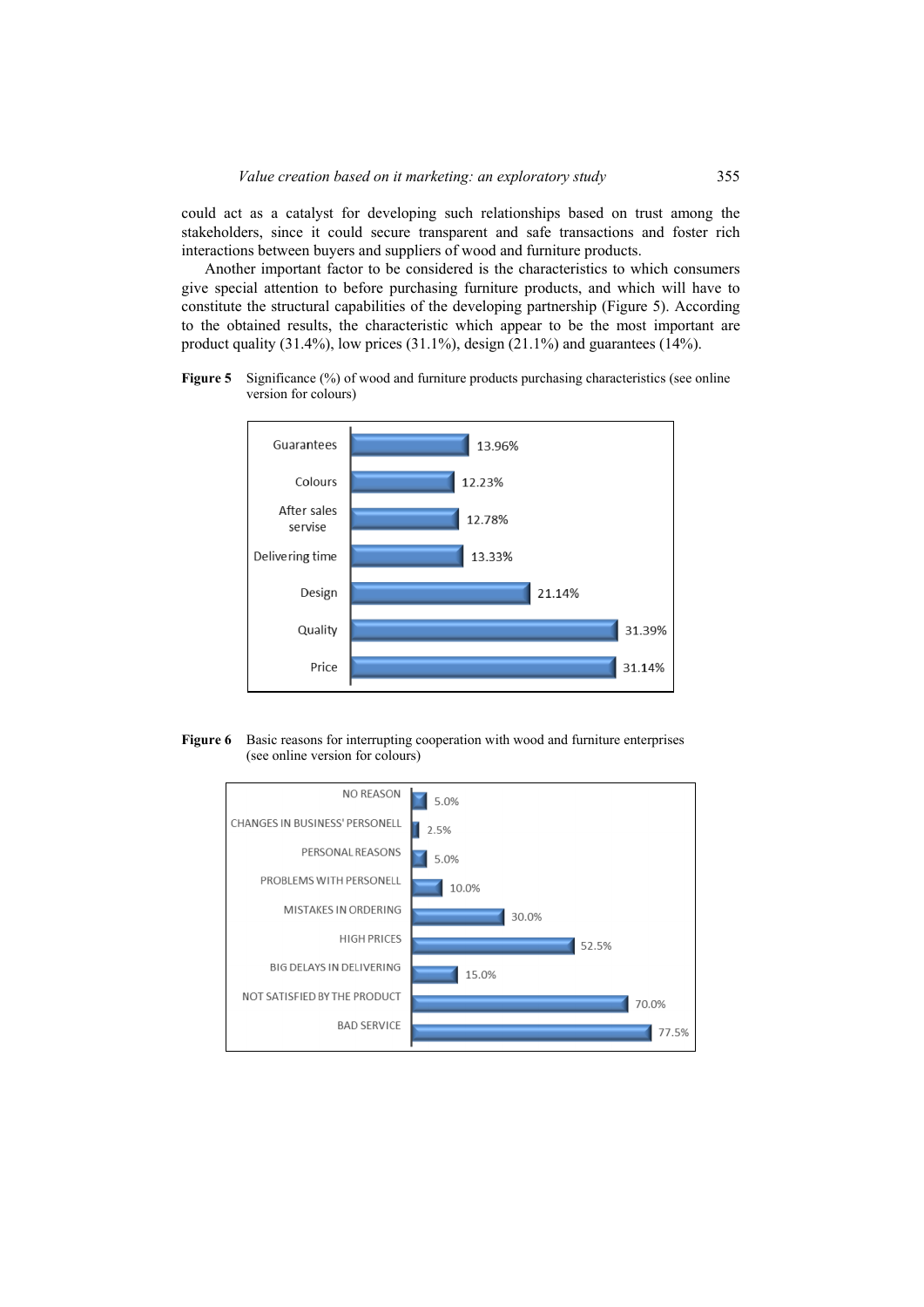|                             |                   | Brand name      | Low price  | Payments of<br>no interest | Quality       | Guarantees    | Prototype and<br>functional<br>design | Colours          | After sales<br>service | Existence of a<br>shop near my<br>residence |
|-----------------------------|-------------------|-----------------|------------|----------------------------|---------------|---------------|---------------------------------------|------------------|------------------------|---------------------------------------------|
| Brand name                  | Pearson correl.   |                 |            |                            |               |               |                                       |                  |                        |                                             |
|                             | Sig. (two-tailed) |                 |            |                            |               |               |                                       |                  |                        |                                             |
|                             | $\mathsf{z}$      | $\overline{6}$  |            |                            |               |               |                                       |                  |                        |                                             |
| Price                       | Pearson correl.   | 259             |            |                            |               |               |                                       |                  |                        |                                             |
|                             | Sig. (two-tailed) | .072            |            |                            |               |               |                                       |                  |                        |                                             |
|                             | $\mathsf{z}$      | $\overline{49}$ | 52         |                            |               |               |                                       |                  |                        |                                             |
| Payments of                 | Pearson correl.   | .097            | 292        |                            |               |               |                                       |                  |                        |                                             |
| no interest                 | Sig. (two-tailed) | 539             | .061       |                            |               |               |                                       |                  |                        |                                             |
|                             | $\mathsf{z}$      | 42              | 42         | $\overline{4}$             |               |               |                                       |                  |                        |                                             |
| Quality                     | Pearson correl.   | .161            | .037       | $-116$                     |               |               |                                       |                  |                        |                                             |
|                             | Sig. (two-tailed) | .275            | .797       | 472                        |               |               |                                       |                  |                        |                                             |
|                             | $\mathsf{z}$      | 48              | 51         | $\overline{4}$             | 51            |               |                                       |                  |                        |                                             |
| Guarantees                  | Pearson correl.   | .178            | .026       | 140                        | $.308*$       |               |                                       |                  |                        |                                             |
|                             | Sig. (two-tailed) | 231             | .859       | .383                       | .033          |               |                                       |                  |                        |                                             |
|                             | $\mathsf{z}$      | 47              | 49         | $\overline{+}$             | 48            | 49            |                                       |                  |                        |                                             |
| Prototype                   | Pearson correl.   | .048            | $-131$     | .126                       | $-156$        | .138          |                                       |                  |                        |                                             |
| functional<br>and           | Sig. (two-tailed) | 749             | .375       | 440                        | .296          | 360           |                                       |                  |                        |                                             |
| design                      | $\mathsf{z}$      | 46              | 48         | $40$                       | 47            | 46            | 48                                    |                  |                        |                                             |
| Colours                     | Pearson correl.   | $-236$          | $-046$     | $.395*$                    | $.305*$       | $.437**$      | .137                                  |                  |                        |                                             |
|                             | Sig. (two-tailed) | .128            | .766       | 014                        | 044           | .003          | .370                                  |                  |                        |                                             |
|                             | $\mathsf{z}$      | 43              | 45         | 38                         | $\frac{4}{3}$ | 45            | 45                                    | 45               |                        |                                             |
| After sales                 | Pearson correl.   | .195            | $-0.81$    | 291                        | $438**$       | .505**        | .085                                  | 603**            |                        |                                             |
| service                     | Sig. (two-tailed) | .193            | 582        | .072                       | $002$         | 000           | 569                                   | 000              |                        |                                             |
|                             | $\mathsf{z}$      | $\frac{4}{6}$   | 49         | 39                         | 48            | 47            | 47                                    | 45               | $^{49}$                |                                             |
| Existence of                | Pearson correl.   | $338*$          | .252       | .001                       | .083          | .099          | $-0.96$                               | $-.037$          | $-0.065$               |                                             |
| my residence<br>a shop near | Sig. (two-tailed) | .028            | 660        | 996                        | 597           | .522          | .537                                  | $\overline{811}$ | .677                   |                                             |
|                             | $\mathsf{z}$      | 42              | $\ddot{4}$ | $38\,$                     | $43$          | $\frac{4}{4}$ | $\ddot{4}$                            | $\ddot{4}$       | $\ddot{4}$             | $\ddot{4}$                                  |

**Table 1** Significance of wood and furniture product attributes during the purchasing process

356 *I. Papadopoulos et al.*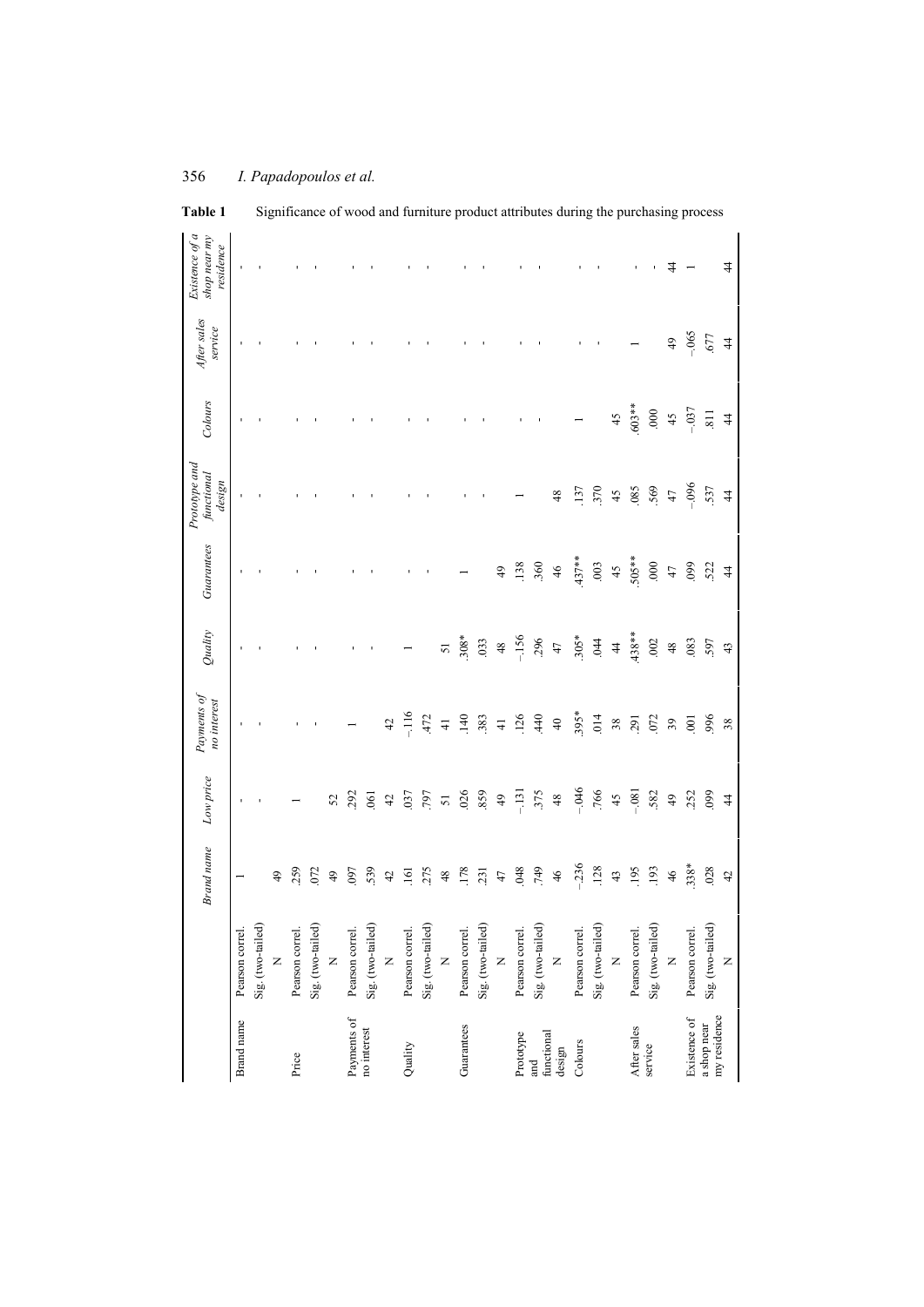In addition, furniture products should be focused on attributes such as low price (33.3% of the respondents consider it as quite significant and 27.8% very significant), original and functional design (29.6% and 38.9% respectively), provided guarantees (31.5% and 37% respectively) as well as after sales service (24.1% and 31.4% respectively). The aforementioned attributes will have to be taken into account during the development of the proposed collaboration network, since they may well lead to the desired competitive advantage. Particularly, they can be used as a basis for the development of specialised algorithms that will be able to automatically and dynamically form product combinations (i.e., product bundles) which will be offered to consumers (Karageorgos and Rapti, 2013; Rapti et al., 2014) considering individual preferences and focusing on reflecting the aforementioned benefits.

Correlation analysis using Pearson correlation coefficient (Pcc) regarding the purchase determinant characteristics of products, has shown that at a significance level of 0.01, the factors which have a mutual positive correlation (Table 1), are:  $\alpha$ ) customer service in relation to quality (Pcc = 0.438), guarantees (Pcc = 0.505) and product colours (Pcc = 0.603) as long as  $\beta$ ) guarantees in relation to product colours (Pcc = 0.437). These results will be taken into consideration during the development of the agent-based IT software, in order to effectively address customer needs and firms' orientation with regards to their product characteristics.

Finally, participants stated that among the most important reasons for interrupting cooperation with enterprises include bad service (77.5%), unsatisfied with product (70%), high prices (52.5%) and mistakes in orders (30%), hence again a focus on service, quality, price is of paramount importance (Figure 6).

Overall, Greek consumers believe that the use of IT in purchasing wood and furniture products, will provide them with an easy to use, cost saving and adjusted to their preferences way of buying. These findings constitute a basis for the related firms and industries in developing such capabilities delivering the best possible value to their customers, giving them simultaneously a significant competitive advantage through strategic differentiation.

#### **5 Conclusions – proposals**

Modern consumers of wood and furniture products are now more than ever oriented towards the value of products, focusing on the best possible combination of quality and price. Especially during the current economic downturn with limited resources, there is an urgent need for research of wood and furniture products with high added value. The study of basic attributes, functions and services that a developing business dynamic IT partnership could integrate is vital, and the majority of participants having a positive attitude towards such a partnership is even more encouraging.

Results show that customer services should be integrated, ensuring product quality, low prices, design, and offering guarantees. Moreover, products should have an original and functional design, and a reliable sales service. Customer expected benefits of buying online include saving time, enjoying integrated services, better prices, better design, bigger guarantees and less stress during the purchase. These benefits could constitute the fundamental competitive advantage of the network's enterprises, based on value creation. This is of great importance during the current economic downturn for the sectors of wood and furniture which are being faced with a continuously vertical decline in sales and hope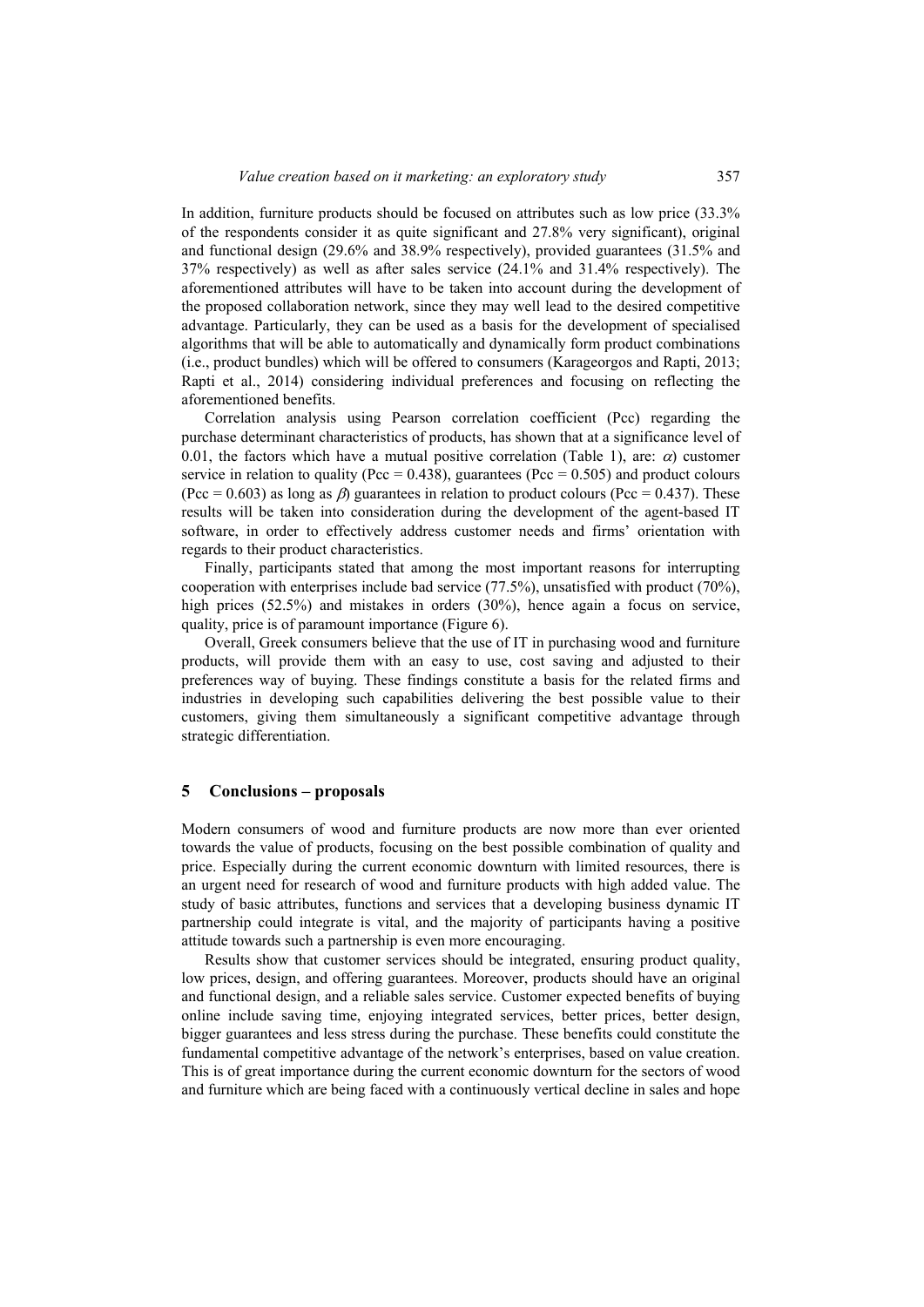to boost their enterprises through 'smart' entrepreneurial ways for selling products. Furthermore, this effort should be supported by supplementary strategies such as: quality certifications, implementation of quality management systems, feedback processes, after sales service, and so on, for an even more impactful offering.

Value creation for companies and consumers is at the core of this proposed business model based on strategic partnerships between buyers-suppliers and sophisticated IT software. Although technology and networking can play a fundamental role in the success of a product or service in the market, value deliverance according to customers' needs is a key element for ensuring this success. The current study confirms related research suggesting that firms need to generate market intelligence on current and future customer needs and integrate this into their business model. This integration will ensure, a timely response to market change achieving customer value creation and performance improvement, constituting a strategic differential advantage for them. The present study has also shown that the introduction of IT in business marketing practices, development of strategic alliances and value deliverance according to customers' needs, could constitute dynamic capabilities for the sectors' enterprises in order to gain a significant competitive advantage.

However, it seems that wood and furniture enterprises have not yet managed to develop trustworthy relationships between them and fail to see the opportunities they have in developing cooperative activities using technology, hence acquiring a fundamental competitive advantage. In order for this to be achieved, they should focus on specific cooperative activities and exchange entrepreneurial practices, but not letting this interferes with their independent operation. Results indicate that Greek wood and furniture enterprises have indeed developed trust with their customers but should now also focus on building trust at a buyer-supplier level. Using IT could help develop such a partnership since it contributes towards more efficient, effective, transparent and safe transactions at the buyer-supplier level, at both a B2B as well as B2C context.

The research contributes to theory by highlighting the core elements of an IT-based marketing strategy aiming to customers' value deliverance through strategic differentiation, giving the firms the capability in adapting to the rapidly changing business environment. The proposed strategy, as it is tailored for the Greek wood and furniture sectors, should be based on knowledge, innovation, strategic differentiation and value creation for consumers' needs, in a cost effective way, taking into consideration several idiosyncratic elements. In order for this to be achieved strategic partnerships could be developed under the context of several approaches such as use of IT, clustering, networking etc.

Of course, certain limitations do exist since it is a part of an ongoing research project. Thus, findings should be verified in the future when the partnership will reach a mature stage. Furthermore, similar surveys should be made gathering data from other sectors in Greece and internationally, in order to establish theory regarding the role of IT in strategic buyers – suppliers partnerships based on value creation capabilities of the firms.

#### **Acknowledgements**

This research is part of the project under the title *Dynamic Networking of Furniture Manufacturing Enterprises with the Use of Intelligent Software Agents (E-Furniture)* and has been conducted by the Department of Wood and Furniture Design and Technology –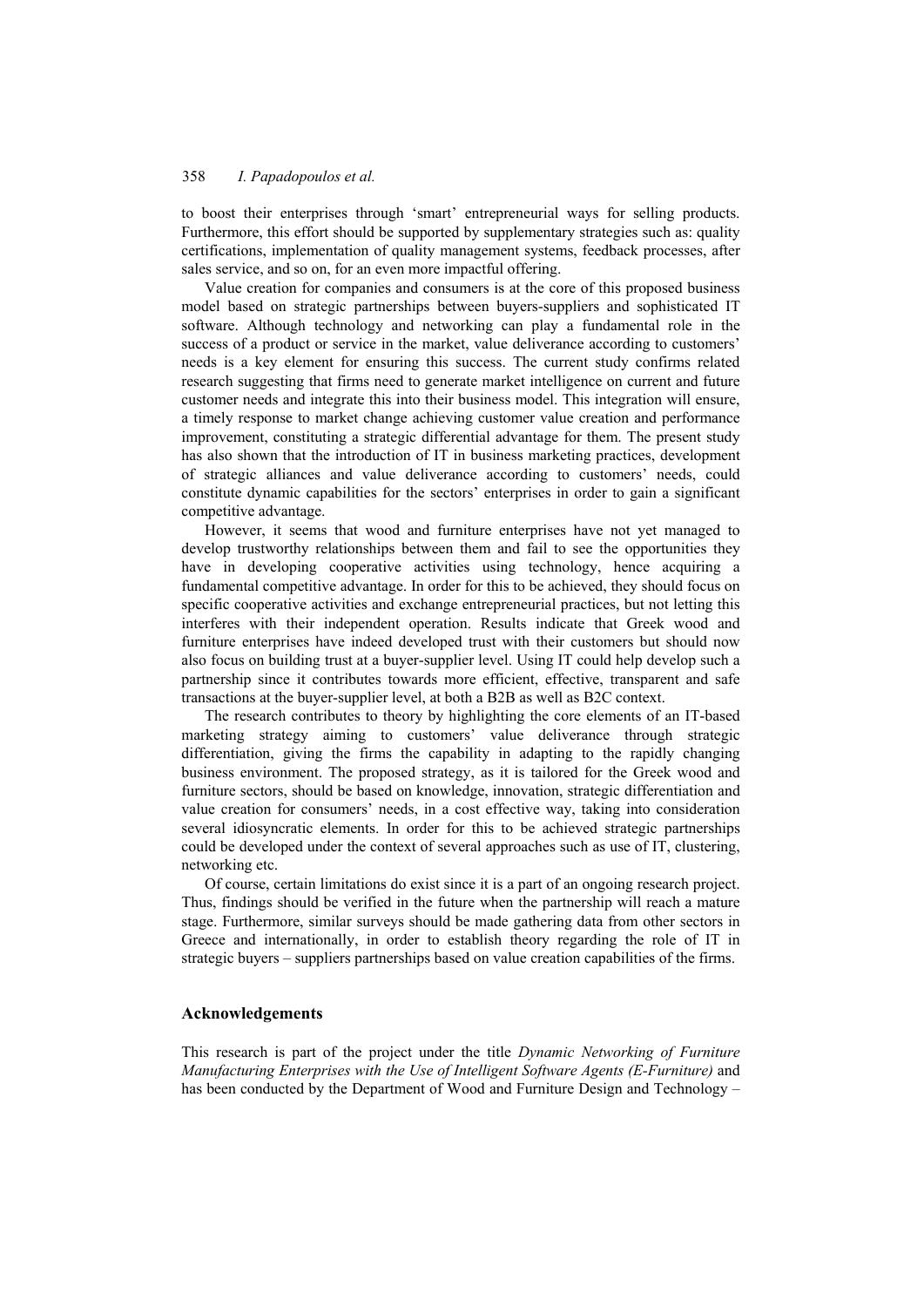TEI of Thessaly. It has been co-financed by the European Union (European Fund for Regional Development) and Greek national funds through the Operational Program *Competitiveness and Entrepreneurship* of the National Strategic Reference Framework (NSRF) – Research Funding Program: *Supporting of SME's clusters for R&D activities.*

#### **References**

- Aaker, D., Kumar, V. and Day, G.S. (2004) *Marketing Research*, 8th ed., John Wiley & Sons, Inc, New York.
- Anderson, J.C. (1995) 'Relationship in business markets: exchange episodes, value creation, and their empirical assessment', *Journal of the Academy of Marketing Science*, Vol. 23, No. 4, pp.346–350.
- Assael, H. (1998) *Consumer Behavior and Marketing Action*, 6th ed., South Western Company, Boston, MASS.
- Beaumont, N.B. and Schroeder, R.M. (1997) 'Technology, manufacturing performance and business performance amongst Australian manufacturers', *Technovation*, Vol. 17, No. 6, pp.297–307.
- Blackwell, R.D., Miniard, P.W. and Engel, J.F. (2001) *Consumer Behavior*, 9th ed., pp.5–61, Harcourt College Publishers, Florida.
- Boynton, A.C. and Victor, B. (1991) 'Beyond flexibility: building and managing the dynamically stable organization', *California Management Review*, Vol. 34, No. 1, pp.53–66.
- Brodie, R.J., Winklhofer, H., Coviello, N.E. and Johnston, W.J. (2007) 'Is e-marketing coming of age? An examination of the penetration of e-marketing and firm performance', *Journal of Interactive Marketing*, Vol. 21, No. 1, pp.2–21.
- Chesbrough, H. and Rosenbloom, R. (2002) 'The role of the business model in capturing value from innovation: evidence from Xerox Corporation's technology spin-off companies', *Industrial and Corporate Change*, Vol. 11, No. 3, pp.529–555.
- Coviello, N.E., Milley, R. and Marcolin, B. (2001) 'Understanding IT-enabled interactivity in contemporary marketing', *Journal of Interactive Marketing*, Vol. 15, No. 4, pp.18–33.
- Das, A. and Narasimhan, R. (2001) 'Process-technology fit and its implications for manufacturing performance', *Journal of Operations Management*, Vol. 19, No. 5, pp.521–540.
- Day, G.S. (1994) 'The capabilities of market-driven organizations', *Journal of Marketing*, Vol. 58, No. 4, pp.37–52.
- Day, G.S. and Wensley, R. (1988) 'Assessing advantage: a framework for diagnosing competitive superiority', *Journal of Marketing*, Vol. 52, No. 2, pp.1–20.
- Demeter, K. (2003) 'Manufacturing strategy and competitiveness', *International Journal of Production Economics*, Vols. 81–82, No. 1, pp.205–213.
- Dillman, D.A. (2000) *Mail and Internet Surveys: The Tailored Design Method*, John Wiley & Sons, New York, NY.
- Dow, D., Samson, D. and Ford, S. (1999) 'Exploding the myth: do all quality management practices contribute to superior quality performance?', *Production and Operations Management*, Vol. 8, No. 1, pp.1–27.
- Doyle, P. (1998) *Marketing Management and Strategy*, 2nd ed., Chapter 3, Prentice-Hall, Europe.
- Escobar-Rodríguez, T. and Carvajal-Trujillo, E. (2014) 'Online purchasing tickets for low cost carriers: an application of the unified theory of acceptance and use of technology (UTAUT) model', *Tourism Management*, Vol. 43, No. 1, pp.70–88.
- Gao, T., Leichter, G. and Wei, Y. (2012) 'Countervailing effects of value and risk perceptions in manufacturers' adoption of expensive, discontinuous innovations', *Industrial Marketing Management*, Vol. 41, No. 4, pp.659–668.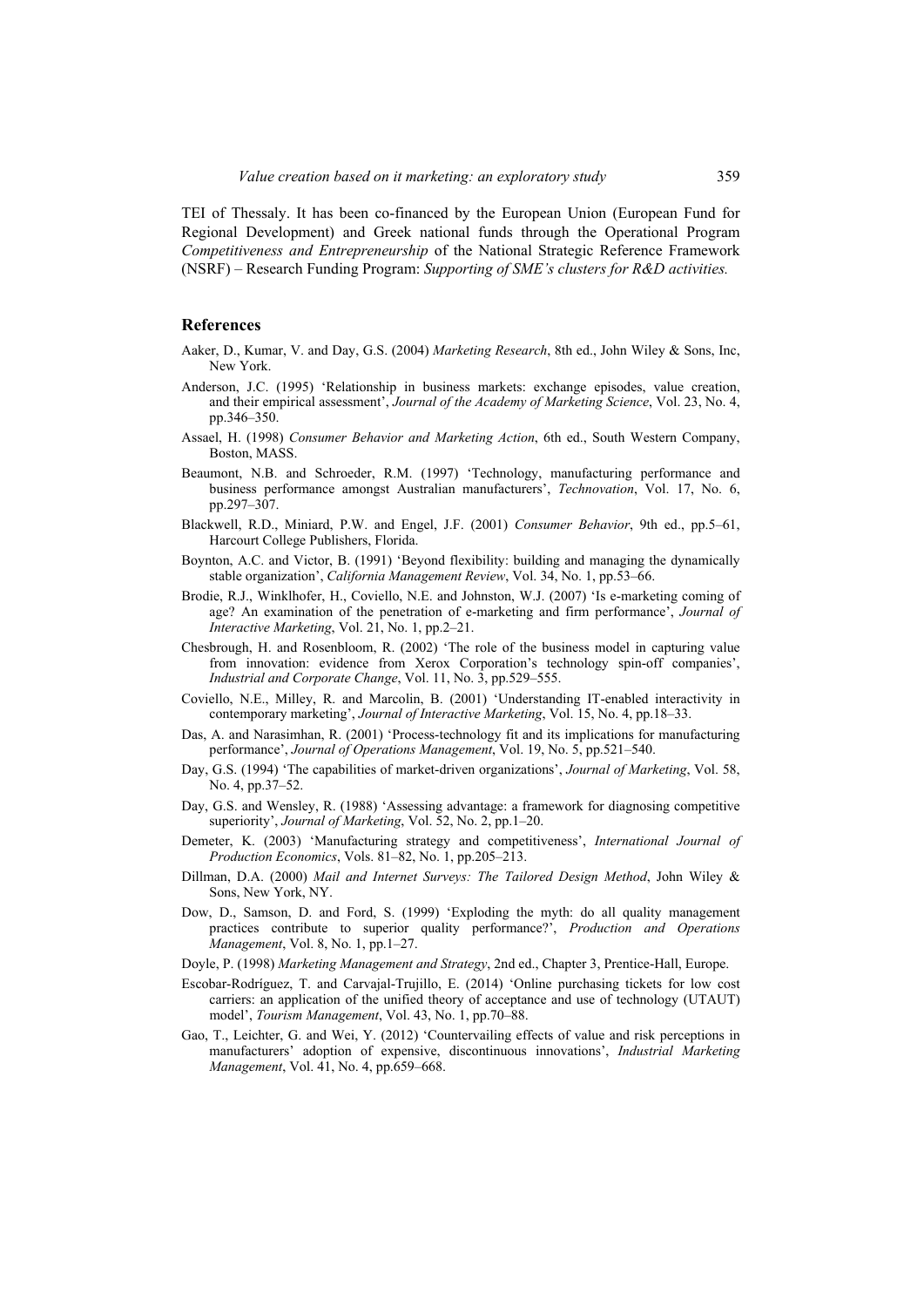- Gordon, W. and Langmaid, R. (1988) *Qualitative Market Research: A Practitioner's and Buyer's Guide*, Gower, Aldershot.
- Gunasakaran, A. and Ngai, E.W.T. (2004) 'Information systems in supply chain integration and management', *European Journal of Operational Research*, Vol. 159, No. 2, pp.269–295.
- Hamidi, A. and Safabakhsh, M. (2011) 'The impact of information technology on E. marketing', *Procedia Computer Science*, Vol. 3, No. 1, pp.365–368.
- Howitt, D. and Cramer, D. (2003) *Statistics with SPSS 11 for WINDOWS*, p.291, Kleidarithmos Eds., Athens.
- Karageorgos, Α. and Rapti, E. (2013) 'Dynamic generation of personalized product bundles in enterprise networks', *On the Move to the Meaningful Internet Systems: OTM 2013 Workshops*, Graz, Austria, pp.207–218.
- Li, L. (2000) 'An analysis of sources of competitiveness and performance of Chinese manufacturers', *International Journal of Operations and Production Management*, Vol. 20, No. 3, pp.299–315.
- LimeSurvey Project Team and Schmitz, C. (2012) *LimeSurvey: An Open Source survey tool /LimeSurvey Project*, Hamburg, Germany [online] http://www.limesurvey.org (accessed 10 June 2013).
- Lindgreen, A. and Fynstra, F. (2005) 'Value in business markets: what do we know? Where are we going?', *Industrial Marketing Management*, Vol. 34, No. 1, pp.732–748.
- Makkonen, H. and Mervi, V. (2014) 'The role of information technology in strategic buyer-supplier relationships', *Industrial Marketing Management*, Vol. 43, No. 6, pp.1053–1062.
- Melville, N., Wallace, E., Kraemer, K. and Gurbaxani, V. (2004) 'Review: information technology and organizational performance: an integrative model of IT business value', *Journal MIS*, Vol. 28, No. 2, pp.283–322.
- Morris, M., Schindehutteb, M. and Allen, J. (2005) 'The entrepreneur's business model: toward a unified perspective', *Journal of Business Research*, Vol. 58, No. 6, pp.726–735.
- Norusis, M. (2007) *A Guide of Data Analysis with SPSS 12.0*, Kleidarithmos Eds, Athens.
- Osterwalder, A., Pigneur, Y. and Smith, A. (2010) *Business Model Generation* [online] http://www.businessmodelgeneration.com (accessed 15 June 2013).
- Papadopoulos, Ι. (2006) 'Financial analysis of the biggest Greek furniture enterprises', *Geotechnical Scientific Issues*, Vol. 17, No. 1, pp.24–41.
- Papadopoulos, Ι., Eythimoiu, I., Trigkas, Μ. and Papadopoulou, E. (2012) 'Marketing strategies of furniture enterprises during the economic crisis', *Practical Issues in Management and Economics International Journal*, Vol. 5, No. 1, pp.86–102.
- Papadopoulos, Ι., Karagouni, G. and Trigkas, Μ. (2009) 'Design of marketing strategies of Greek furniture enterprises', *Practical Issues in Management and Economics International Journal*, Vol.2, No. 2, pp.136–149.
- Papadopoulos, Ι., Trigkas, Μ., Karagouni, G., Papapdopoulou, E., Tripolitsioti, E., Moraiti, V. and Platogianni, Ε. (2014) 'Market study of ecological – smart home furniture consumers – GSF in Greece', *Larisa Proceedings of the ARCHIMEDES ΙΙΙ Project* [online] http://www.teilar.gr/archimedes3.php (accessed 29 November 2013).
- Peter, J.P. and Olson, J.C. (2002) *Consumer Behavior and Marketing Strategy*, 6th International ed., pp.2–17, Irwin/McGraw-Hill, Boston, MA.
- Porter, M. (1986) *Competition in Global Industries. A Conceptual Framework*, Harvard Business School Press, Boston.
- Rapti, Ε., Karageorgos, A. and Ntalos, G. (2014) 'Adaptive constrained and rule-based product bundling in enterprise networks', *IEEE International Conference on Enabling Technologies: Infrastructure for Collaborative Enterprises, 12th Adaptive Computing (and Agents) for Enhanced Collaboration*, Parma, Italy, pp.15–20.
- Robb , D.J. and Xie, B. (2003) 'A survey of manufacturing strategy and technology in the Chinese Furniture industry', *European Management Journal*, Vol. 21, No. 4, pp.484–496.